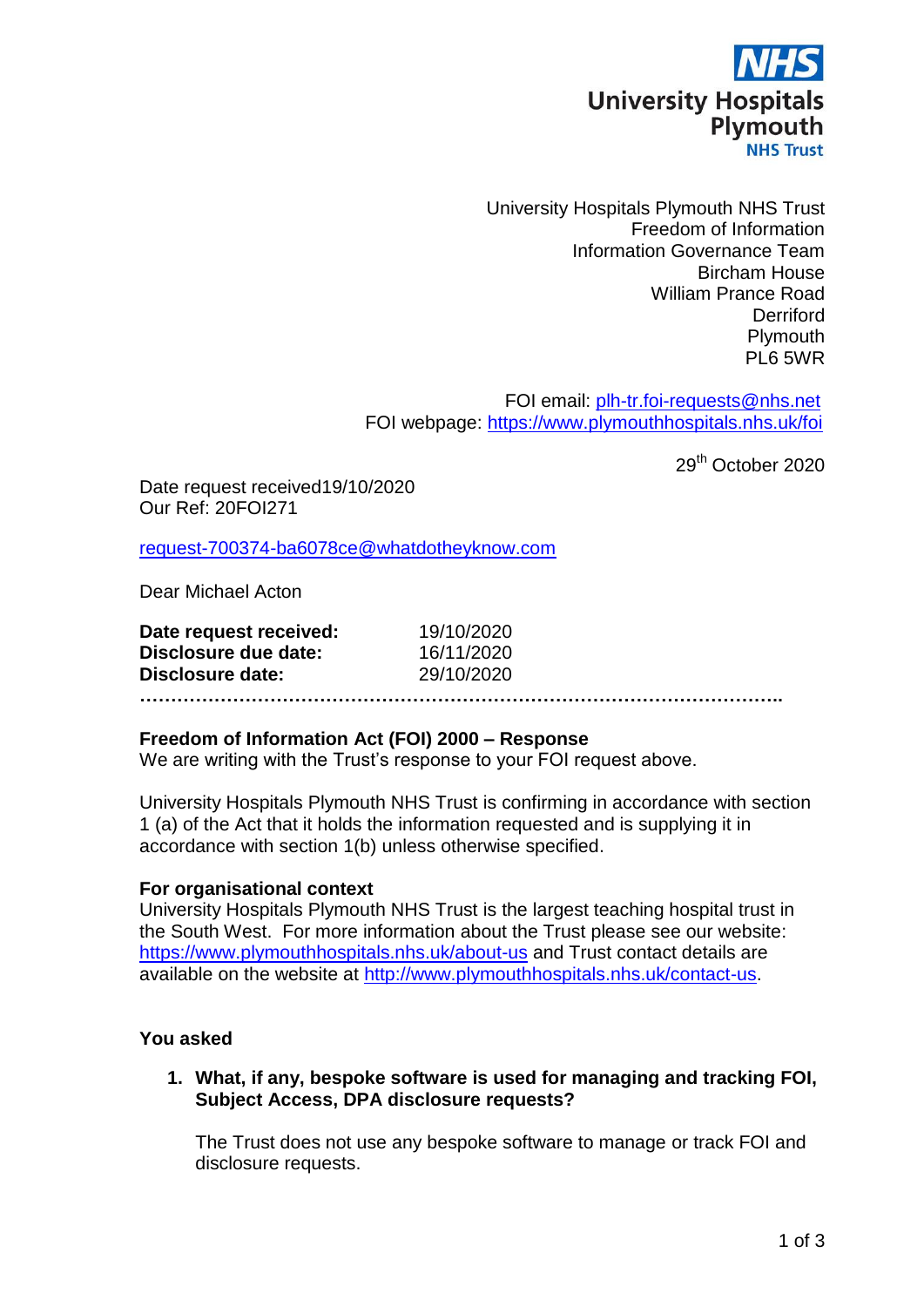**2. If bespoke software is used, what was the start date, duration and value of the contract?** 

Not applicable

**3. Is there an extension clause in the contract and, if so, the duration of the extension?**

Not applicable

**4. Has a decision been made yet on whether the contract is are being either extended or renewed?**

Not applicable

**5. Who is the senior officer/s (outside of procurement) responsible for managing the FOI, Subject Access, DPA disclosure request process?**

Subject Access Requests and other DPA disclosure requests are managed by UHPNT 's Disclosure Team. FOI's are managed by UHPNT's Information Governance Team.

## **Attachments included:** No

### **Internal review**

Please note that if you are unhappy with this FOI response then you have the right to request that the Trust conducts an internal review. This request should preferably be by email to [plh-tr.foi-requests@nhs.net](mailto:xxxxxx.xxxxxxxxxxxx@xxx.xxx) or you can write to the address on the letter head. We will then arrange for an internal review of this FOI response. The Trust will also usually deal with disputes as an internal review.

Following the outcome of our internal review, if you remain dissatisfied, then you have the right to appeal to the Information Commissioner's Office (ICO) at:

Website:<https://ico.org.uk/make-a-complaint/>Tel: 01625 545 700

Information Commissioner's Office Wycliffe House Water Lane Wilmslow Cheshire SK9 5AF

# **Re-use of Public Sector Information Regulations 2015**

Provision under both the FOI Act 2000 and Environmental Information Regulations 2004 does not entitle you to re-use the information without appropriate permissions. The Trust is happy for its part to allow requesters to re-use the information it supplies under these laws; except for staff contact details.